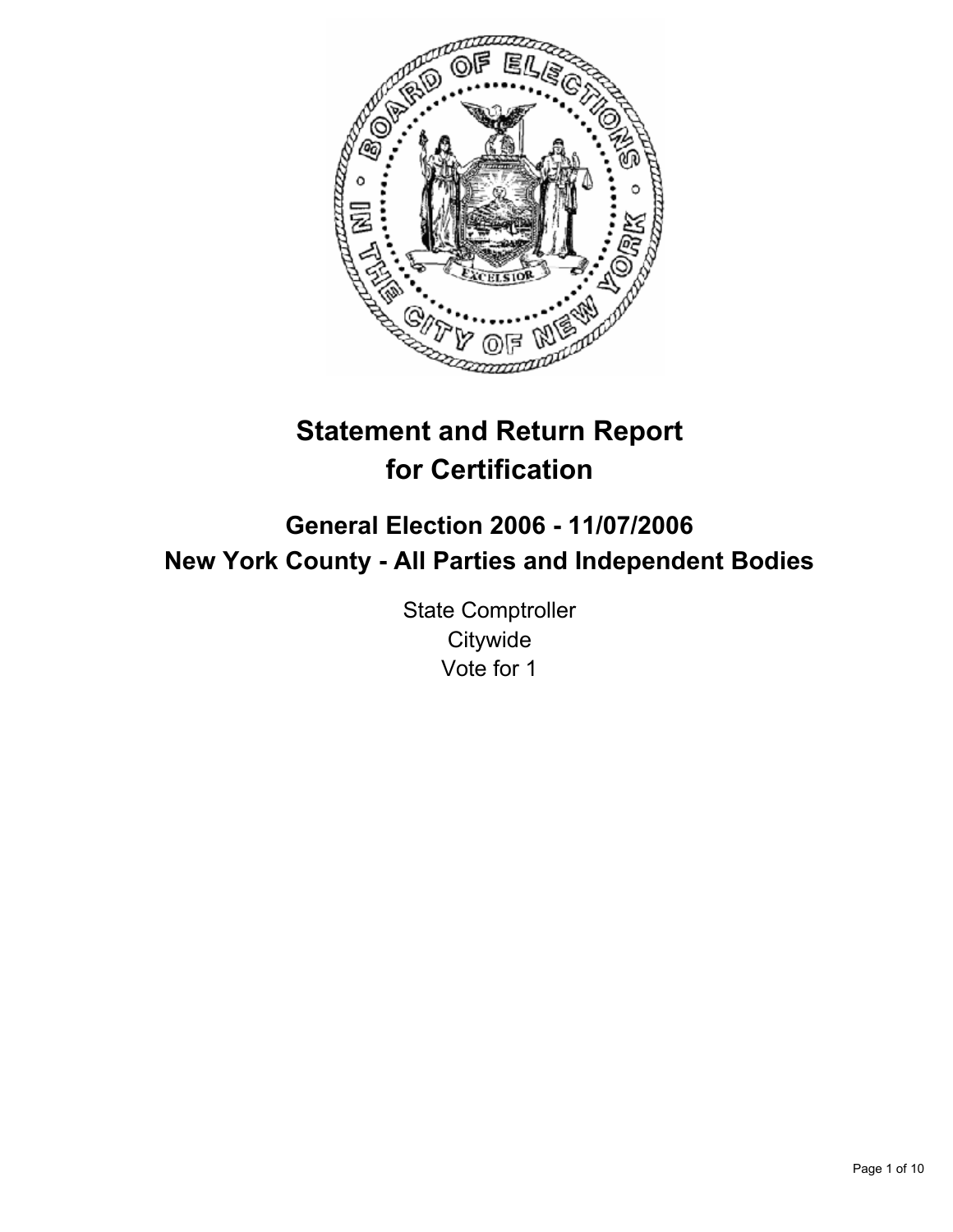

| <b>PUBLIC COUNTER</b>                  | 22,439         |
|----------------------------------------|----------------|
| <b>EMERGENCY</b>                       | 51             |
| ABSENTEE/MILITARY                      | 428            |
| <b>AFFIDAVIT</b>                       | 690            |
| <b>Total Ballots</b>                   | 23,795         |
| J CHRISTOPHER CALLAGHAN (REPUBLICAN)   | 2,935          |
| ALAN G HEVESI (DEMOCRATIC)             | 13,246         |
| ALAN G HEVESI (INDEPENDENCE)           | 405            |
| J CHRISTOPHER CALLAGHAN (CONSERVATIVE) | 265            |
| ALAN G HEVESI (WORKING FAMILIES)       | 1,137          |
| JULIA WILLEBRAND (GREEN)               | 936            |
| JOHN J CAIN (LIBERTARIAN)              | 258            |
| WILLIE COTTON (SOCIALIST WORKERS)      | 142            |
| MARY MANGIONE (WRITE-IN)               |                |
| MICHAEL BLOOMBERG (WRITE-IN)           | 1              |
| RICHARD MALETSKY (WRITE-IN)            | 1              |
| SHEILA CAHILL (WRITE-IN)               | $\overline{2}$ |
| <b>Total Votes</b>                     | 19,329         |
| Unrecorded                             | 4.466          |

| <b>PUBLIC COUNTER</b>                  | 31,998 |
|----------------------------------------|--------|
| <b>EMERGENCY</b>                       | 75     |
| ABSENTEE/MILITARY                      | 928    |
| <b>AFFIDAVIT</b>                       | 1,038  |
| <b>Total Ballots</b>                   | 34,543 |
| J CHRISTOPHER CALLAGHAN (REPUBLICAN)   | 7,527  |
| ALAN G HEVESI (DEMOCRATIC)             | 19,175 |
| ALAN G HEVESI (INDEPENDENCE)           | 785    |
| J CHRISTOPHER CALLAGHAN (CONSERVATIVE) | 546    |
| ALAN G HEVESI (WORKING FAMILIES)       | 870    |
| <b>JULIA WILLEBRAND (GREEN)</b>        | 1,216  |
| JOHN J CAIN (LIBERTARIAN)              | 385    |
| WILLIE COTTON (SOCIALIST WORKERS)      | 111    |
| DONALD TRUMP (WRITE-IN)                | 2      |
| JAMES SCOTT MERRIL (WRITE-IN)          | 1      |
| ROGERIO RIBEIRO (WRITE-IN)             |        |
| <b>Total Votes</b>                     | 30,619 |
| Unrecorded                             | 3,924  |
|                                        |        |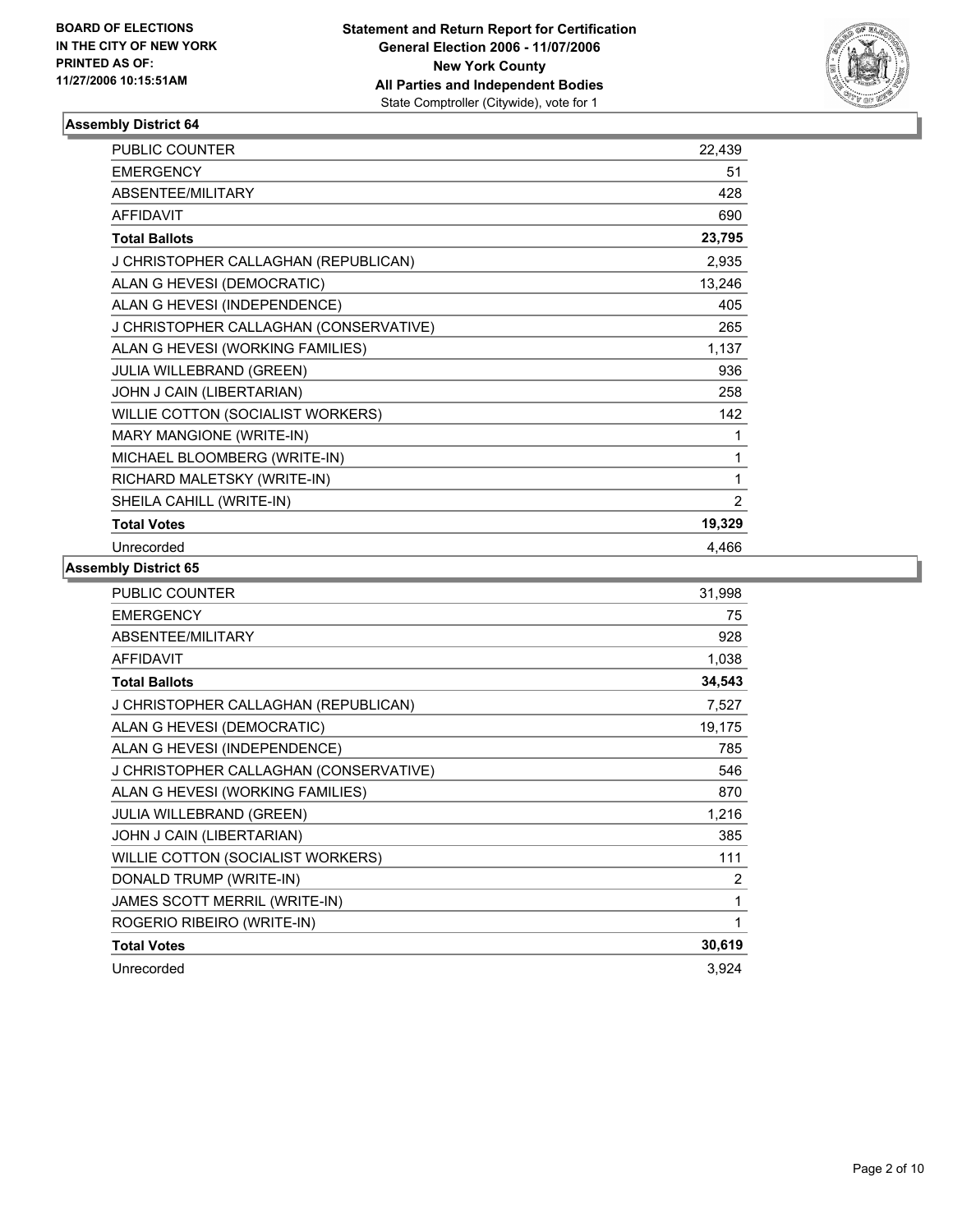

| PUBLIC COUNTER                         | 35,948 |
|----------------------------------------|--------|
| <b>EMERGENCY</b>                       | 212    |
| ABSENTEE/MILITARY                      | 1,223  |
| <b>AFFIDAVIT</b>                       | 1,337  |
| <b>Total Ballots</b>                   | 39,527 |
| J CHRISTOPHER CALLAGHAN (REPUBLICAN)   | 5,078  |
| ALAN G HEVESI (DEMOCRATIC)             | 21,980 |
| ALAN G HEVESI (INDEPENDENCE)           | 705    |
| J CHRISTOPHER CALLAGHAN (CONSERVATIVE) | 388    |
| ALAN G HEVESI (WORKING FAMILIES)       | 3,944  |
| JULIA WILLEBRAND (GREEN)               | 2,342  |
| JOHN J CAIN (LIBERTARIAN)              | 484    |
| WILLIE COTTON (SOCIALIST WORKERS)      | 256    |
| AMY ROTH (WRITE-IN)                    | 1      |
| CYNTHIA SCRUDATO (WRITE-IN)            | 1      |
| NO ENDORSEMENT (WRITE-IN)              |        |
| RICHARD SELMAN (WRITE-IN)              | 1      |
| SHEELAH FERNBURG (WRITE-IN)            | 1      |
| THOMAS SUOZZI (WRITE-IN)               | 1      |
| WILLIAM MULROW (WRITE-IN)              | 1      |
| WILLIAM THOMPSON (WRITE-IN)            |        |
| <b>Total Votes</b>                     | 35,185 |
| Unrecorded                             | 4.342  |

| <b>PUBLIC COUNTER</b>                  | 39,361 |
|----------------------------------------|--------|
| <b>EMERGENCY</b>                       | 54     |
| ABSENTEE/MILITARY                      | 1,211  |
| <b>AFFIDAVIT</b>                       | 1,189  |
| <b>Total Ballots</b>                   | 42,564 |
| J CHRISTOPHER CALLAGHAN (REPUBLICAN)   | 6,598  |
| ALAN G HEVESI (DEMOCRATIC)             | 24,017 |
| ALAN G HEVESI (INDEPENDENCE)           | 753    |
| J CHRISTOPHER CALLAGHAN (CONSERVATIVE) | 474    |
| ALAN G HEVESI (WORKING FAMILIES)       | 3,103  |
| JULIA WILLEBRAND (GREEN)               | 1,917  |
| JOHN J CAIN (LIBERTARIAN)              | 442    |
| WILLIE COTTON (SOCIALIST WORKERS)      | 160    |
| CHRISTOPHER DOUVOS (WRITE-IN)          | 1      |
| DEREK JETER (WRITE-IN)                 | 1      |
| LULA URQUHART (WRITE-IN)               | 1      |
| TOM SUOZZI (WRITE-IN)                  |        |
| <b>Total Votes</b>                     | 37,468 |
| Unrecorded                             | 5,096  |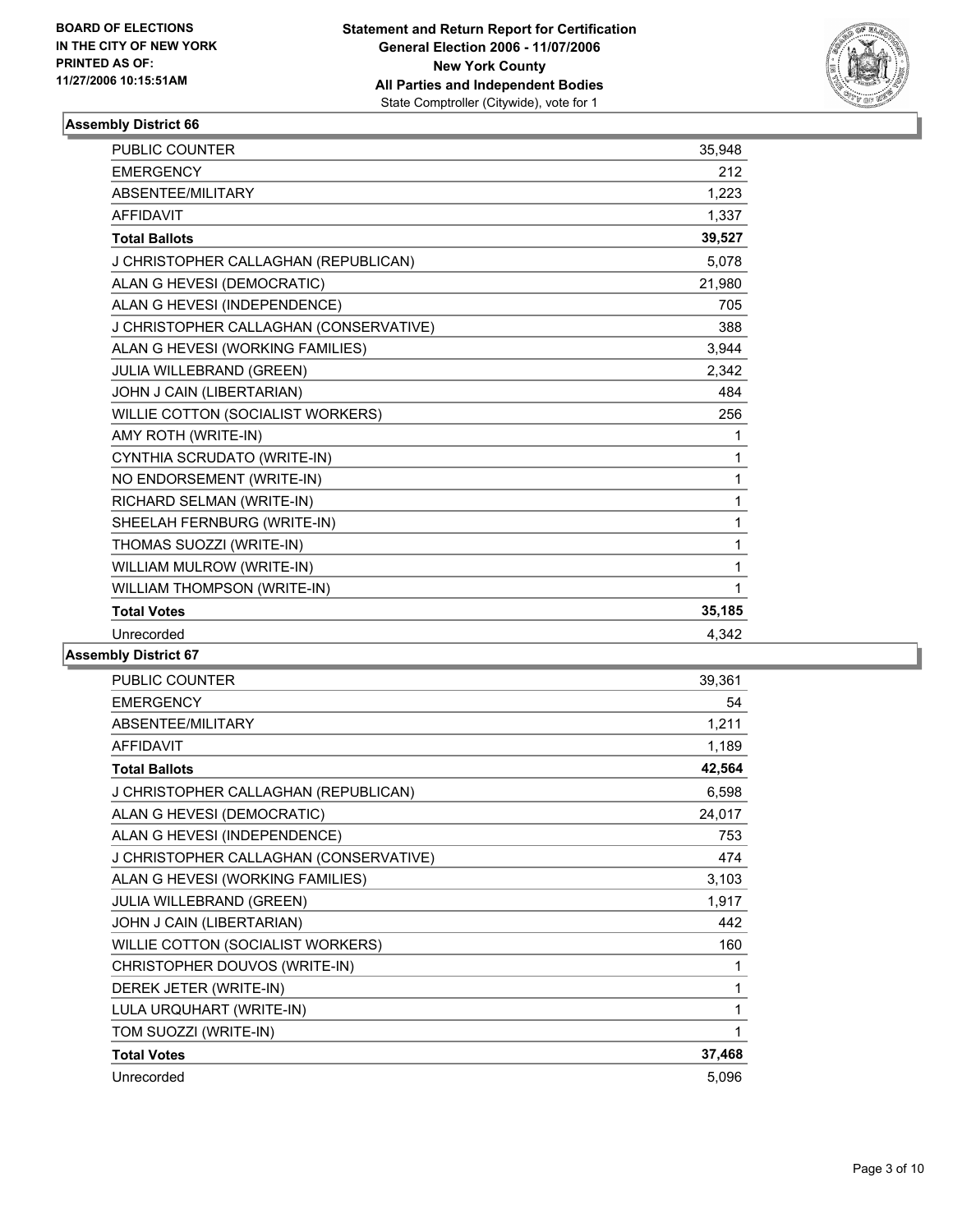

| <b>PUBLIC COUNTER</b>                  | 20,467 |  |
|----------------------------------------|--------|--|
| <b>EMERGENCY</b>                       | 60     |  |
| <b>ABSENTEE/MILITARY</b>               | 337    |  |
| <b>AFFIDAVIT</b>                       | 620    |  |
| <b>Total Ballots</b>                   | 21,553 |  |
| J CHRISTOPHER CALLAGHAN (REPUBLICAN)   | 1,383  |  |
| ALAN G HEVESI (DEMOCRATIC)             | 12,991 |  |
| ALAN G HEVESI (INDEPENDENCE)           | 476    |  |
| J CHRISTOPHER CALLAGHAN (CONSERVATIVE) | 214    |  |
| ALAN G HEVESI (WORKING FAMILIES)       | 687    |  |
| JULIA WILLEBRAND (GREEN)               | 392    |  |
| JOHN J CAIN (LIBERTARIAN)              | 114    |  |
| WILLIE COTTON (SOCIALIST WORKERS)      | 181    |  |
| ANDREW ERISTOFF (WRITE-IN)             | 1      |  |
| CARL MCCALL (WRITE-IN)                 | 1      |  |
| EUGENE BUTLER (WRITE-IN)               | 1      |  |
| HOPE CRAWFORD (WRITE-IN)               |        |  |
| LENNARD MCNEIL (WRITE-IN)              | 1      |  |
| RICHARD FUHRMANN (WRITE-IN)            | 1      |  |
| <b>Total Votes</b>                     | 16,444 |  |
| Unrecorded                             | 5,109  |  |

| <b>PUBLIC COUNTER</b>                  | 34,950 |
|----------------------------------------|--------|
| <b>EMERGENCY</b>                       | 88     |
| ABSENTEE/MILITARY                      | 931    |
| <b>AFFIDAVIT</b>                       | 901    |
| <b>Total Ballots</b>                   | 37,389 |
| J CHRISTOPHER CALLAGHAN (REPUBLICAN)   | 3,394  |
| ALAN G HEVESI (DEMOCRATIC)             | 21,315 |
| ALAN G HEVESI (INDEPENDENCE)           | 623    |
| J CHRISTOPHER CALLAGHAN (CONSERVATIVE) | 332    |
| ALAN G HEVESI (WORKING FAMILIES)       | 3,721  |
| JULIA WILLEBRAND (GREEN)               | 1,893  |
| JOHN J CAIN (LIBERTARIAN)              | 311    |
| WILLIE COTTON (SOCIALIST WORKERS)      | 248    |
| <b>BEATRICE OKUN (WRITE-IN)</b>        | 1      |
| CARL MCCALL (WRITE-IN)                 | 1      |
| DIXIE HATHAWAY (WRITE-IN)              | 1      |
| EDWARD HAMPTON (WRITE-IN)              | 1      |
| EVAN SHAPIRO (WRITE-IN)                |        |
| JESSICA SCHULTZ (WRITE-IN)             |        |
| <b>Total Votes</b>                     | 31,843 |
| Unrecorded                             | 5.546  |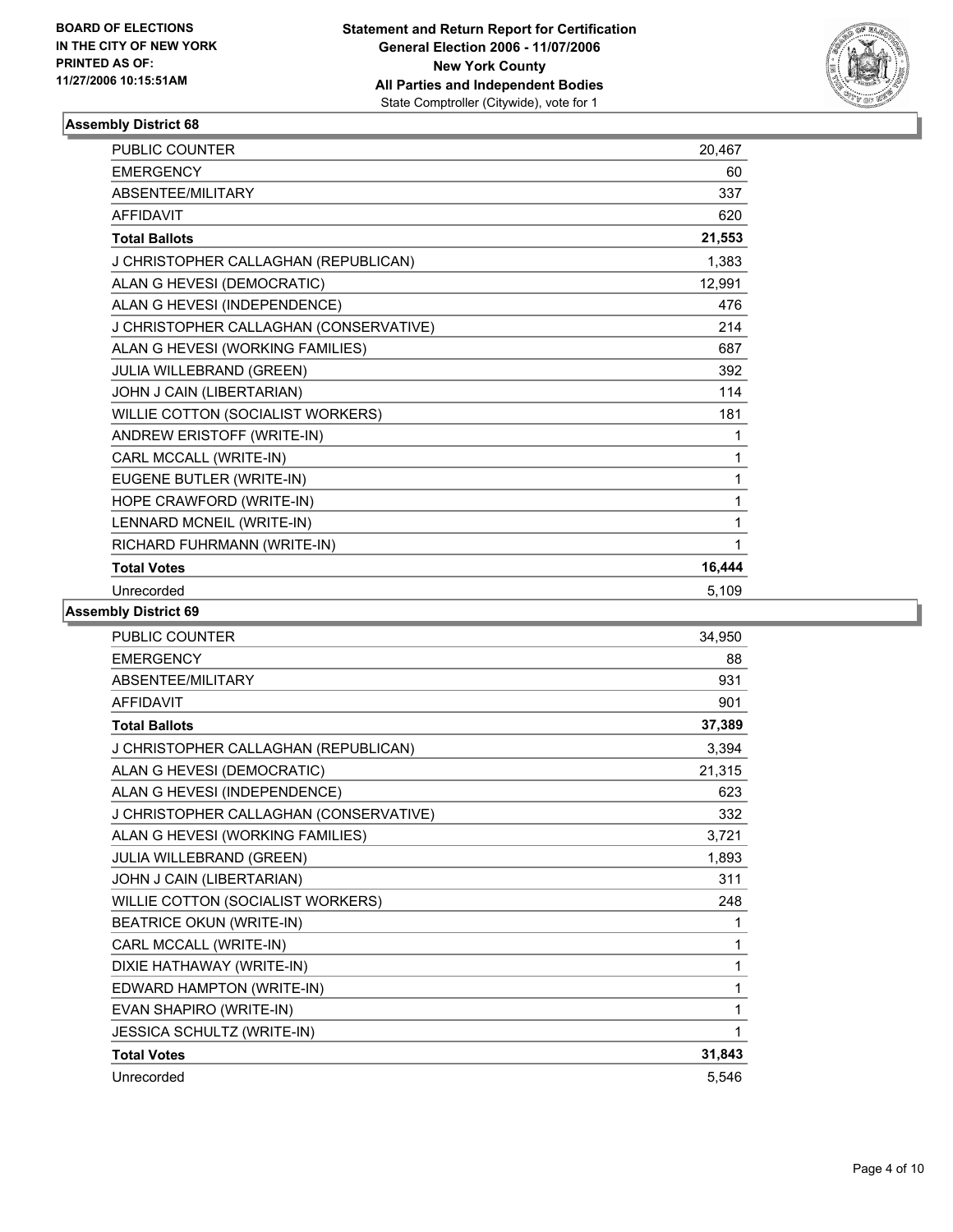

| <b>PUBLIC COUNTER</b>                  | 23,338 |
|----------------------------------------|--------|
| <b>EMERGENCY</b>                       | 58     |
| ABSENTEE/MILITARY                      | 395    |
| <b>AFFIDAVIT</b>                       | 806    |
| <b>Total Ballots</b>                   | 24,638 |
| J CHRISTOPHER CALLAGHAN (REPUBLICAN)   | 820    |
| ALAN G HEVESI (DEMOCRATIC)             | 16,115 |
| ALAN G HEVESI (INDEPENDENCE)           | 601    |
| J CHRISTOPHER CALLAGHAN (CONSERVATIVE) | 179    |
| ALAN G HEVESI (WORKING FAMILIES)       | 1,053  |
| <b>JULIA WILLEBRAND (GREEN)</b>        | 491    |
| JOHN J CAIN (LIBERTARIAN)              | 90     |
| WILLIE COTTON (SOCIALIST WORKERS)      | 199    |
| MICHAEL CRONMILLER (WRITE-IN)          |        |
| SOMEONE ELSE (WRITE-IN)                |        |
| WILLIAM THOMPSON (WRITE-IN)            |        |
| <b>Total Votes</b>                     | 19,551 |
| Unrecorded                             | 5,087  |

| PUBLIC COUNTER                         | 24,212 |
|----------------------------------------|--------|
| <b>EMERGENCY</b>                       | 55     |
| ABSENTEE/MILITARY                      | 497    |
| <b>AFFIDAVIT</b>                       | 719    |
| <b>Total Ballots</b>                   | 25,627 |
| J CHRISTOPHER CALLAGHAN (REPUBLICAN)   | 1,761  |
| ALAN G HEVESI (DEMOCRATIC)             | 15,584 |
| ALAN G HEVESI (INDEPENDENCE)           | 473    |
| J CHRISTOPHER CALLAGHAN (CONSERVATIVE) | 235    |
| ALAN G HEVESI (WORKING FAMILIES)       | 1,214  |
| JULIA WILLEBRAND (GREEN)               | 852    |
| JOHN J CAIN (LIBERTARIAN)              | 188    |
| WILLIE COTTON (SOCIALIST WORKERS)      | 197    |
| CAROL LEE (WRITE-IN)                   |        |
| DIMAS LIZARDO (WRITE-IN)               | 1      |
| HARRISON GOLDIN (WRITE-IN)             |        |
| JOHN FASO (WRITE-IN)                   |        |
| LUTHER BROWN (WRITE-IN)                |        |
| <b>Total Votes</b>                     | 20,509 |
| Unrecorded                             | 5,118  |
|                                        |        |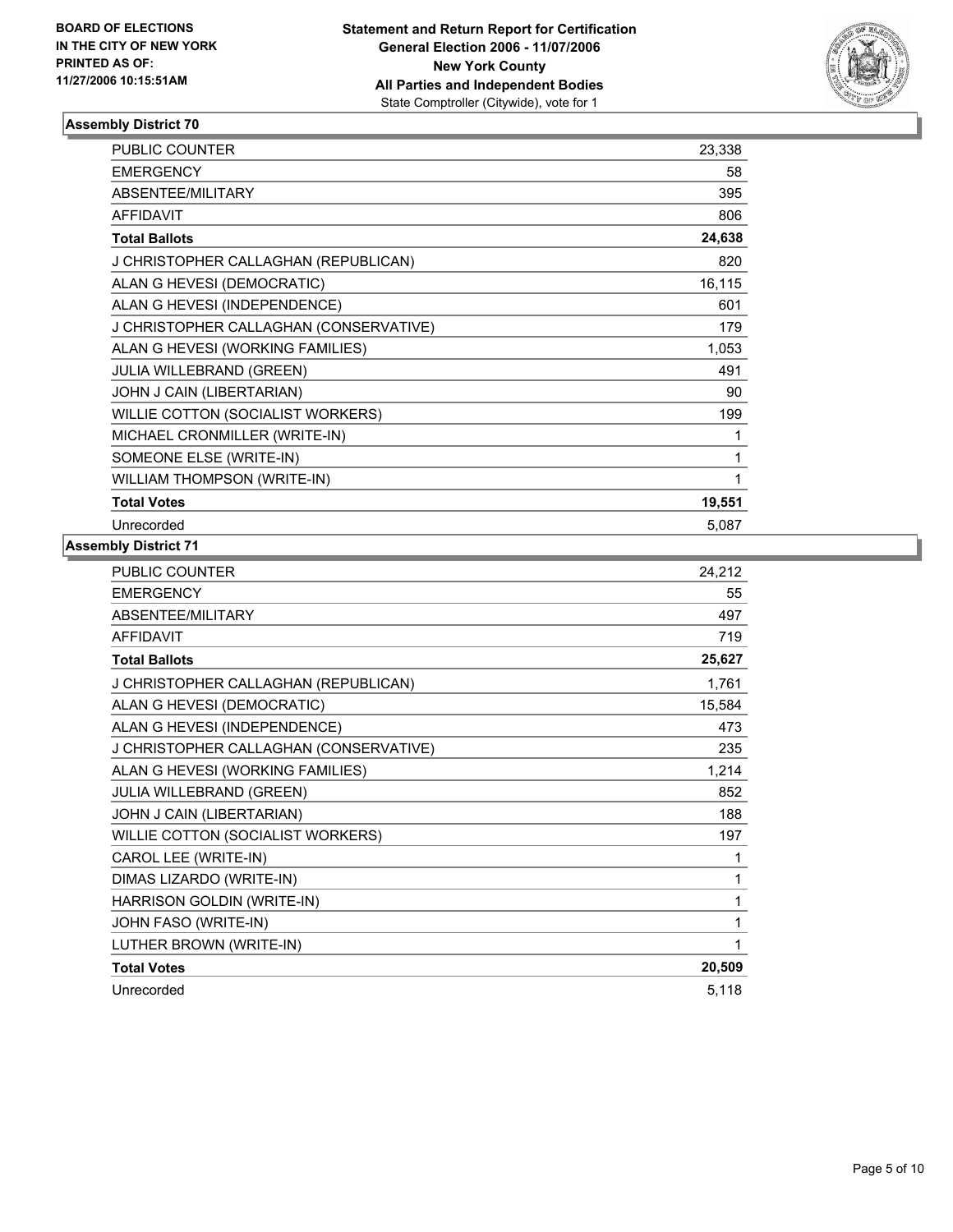

| PUBLIC COUNTER                         | 17,881 |
|----------------------------------------|--------|
| <b>EMERGENCY</b>                       | 7      |
| ABSENTEE/MILITARY                      | 125    |
| <b>AFFIDAVIT</b>                       | 436    |
| <b>Total Ballots</b>                   | 18,546 |
| J CHRISTOPHER CALLAGHAN (REPUBLICAN)   | 1,023  |
| ALAN G HEVESI (DEMOCRATIC)             | 11,005 |
| ALAN G HEVESI (INDEPENDENCE)           | 294    |
| J CHRISTOPHER CALLAGHAN (CONSERVATIVE) | 164    |
| ALAN G HEVESI (WORKING FAMILIES)       | 548    |
| <b>JULIA WILLEBRAND (GREEN)</b>        | 317    |
| JOHN J CAIN (LIBERTARIAN)              | 71     |
| WILLIE COTTON (SOCIALIST WORKERS)      | 94     |
| <b>WILLIAM LIPTON (WRITE-IN)</b>       | 1      |
| <b>Total Votes</b>                     | 13,517 |
| Unrecorded                             | 5,029  |

| PUBLIC COUNTER                         | 36,305 |
|----------------------------------------|--------|
| <b>EMERGENCY</b>                       |        |
| ABSENTEE/MILITARY                      | 1,342  |
| <b>AFFIDAVIT</b>                       | 923    |
| <b>Total Ballots</b>                   | 39,319 |
| J CHRISTOPHER CALLAGHAN (REPUBLICAN)   | 10,040 |
| ALAN G HEVESI (DEMOCRATIC)             | 20,905 |
| ALAN G HEVESI (INDEPENDENCE)           | 827    |
| J CHRISTOPHER CALLAGHAN (CONSERVATIVE) | 561    |
| ALAN G HEVESI (WORKING FAMILIES)       | 679    |
| <b>JULIA WILLEBRAND (GREEN)</b>        | 1,049  |
| JOHN J CAIN (LIBERTARIAN)              | 369    |
| WILLIE COTTON (SOCIALIST WORKERS)      | 98     |
| ED PRICE (WRITE-IN)                    |        |
| EVAN FREEDMAN (WRITE-IN)               |        |
| WILLIAM THOMPSON (WRITE-IN)            |        |
| <b>Total Votes</b>                     | 34,531 |
| Unrecorded                             | 4.788  |
|                                        |        |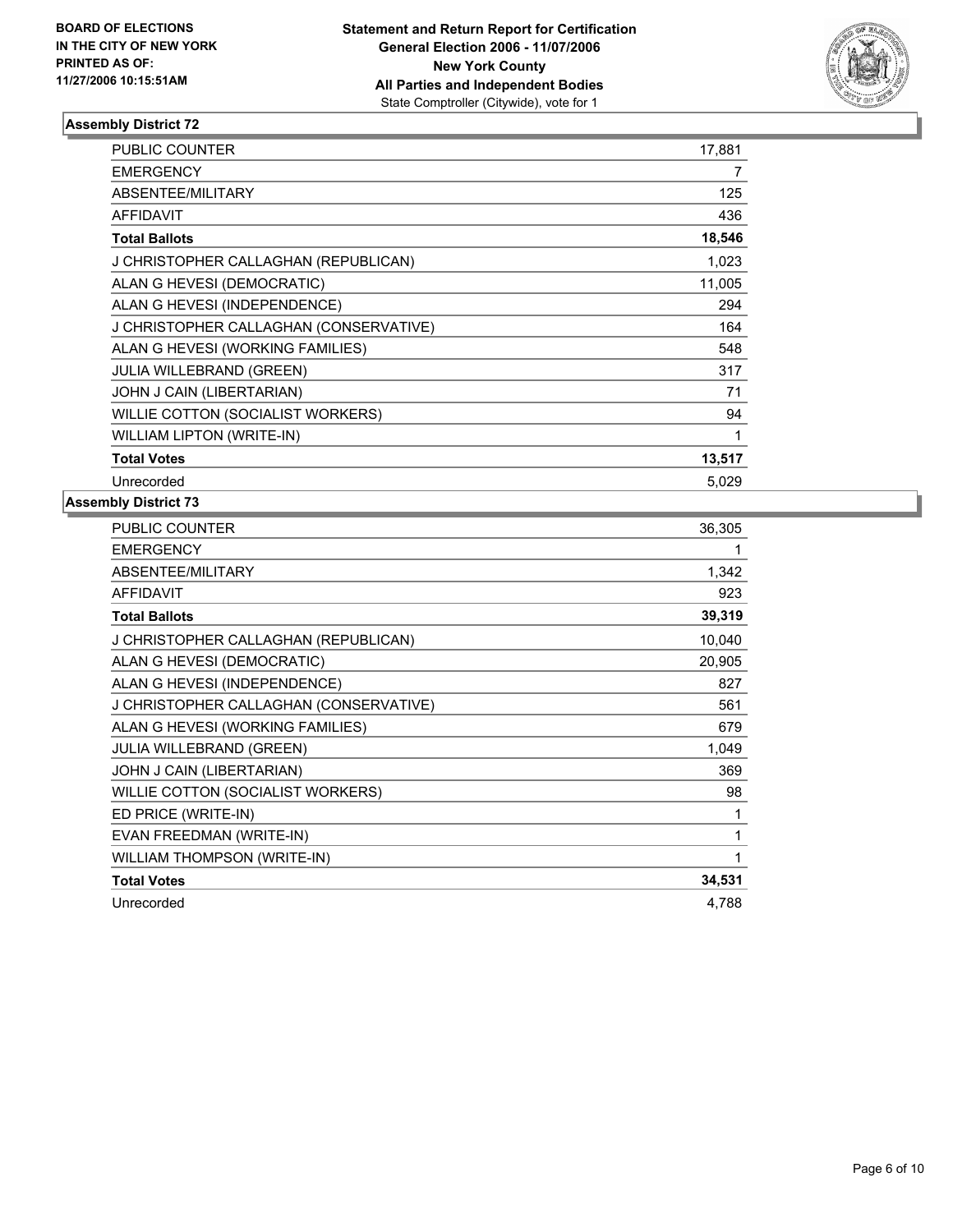

| <b>PUBLIC COUNTER</b>                  | 31,650 |
|----------------------------------------|--------|
| <b>EMERGENCY</b>                       | 102    |
| <b>ABSENTEE/MILITARY</b>               | 777    |
| <b>AFFIDAVIT</b>                       | 943    |
| <b>Total Ballots</b>                   | 33,867 |
| J CHRISTOPHER CALLAGHAN (REPUBLICAN)   | 4,812  |
| ALAN G HEVESI (DEMOCRATIC)             | 18,097 |
| ALAN G HEVESI (INDEPENDENCE)           | 608    |
| J CHRISTOPHER CALLAGHAN (CONSERVATIVE) | 488    |
| ALAN G HEVESI (WORKING FAMILIES)       | 2,848  |
| JULIA WILLEBRAND (GREEN)               | 1,470  |
| JOHN J CAIN (LIBERTARIAN)              | 386    |
| WILLIE COTTON (SOCIALIST WORKERS)      | 232    |
| ARTHUR LEVITT (WRITE-IN)               |        |
| CAROLYN CONABOY (WRITE-IN)             | 1      |
| KATHERINE RODRIGUEZ (WRITE-IN)         | 1      |
| MICKEY MOUSE (WRITE-IN)                | 1      |
| PHIL BOID STUDGE (WRITE-IN)            | 1      |
| SIMCHA FELDER (WRITE-IN)               | 1      |
| WILLIAM C THOMPSON (WRITE-IN)          | 1      |
| WILLIAM THOMPSON (WRITE-IN)            |        |
| <b>Total Votes</b>                     | 28,949 |
| Unrecorded                             | 4,918  |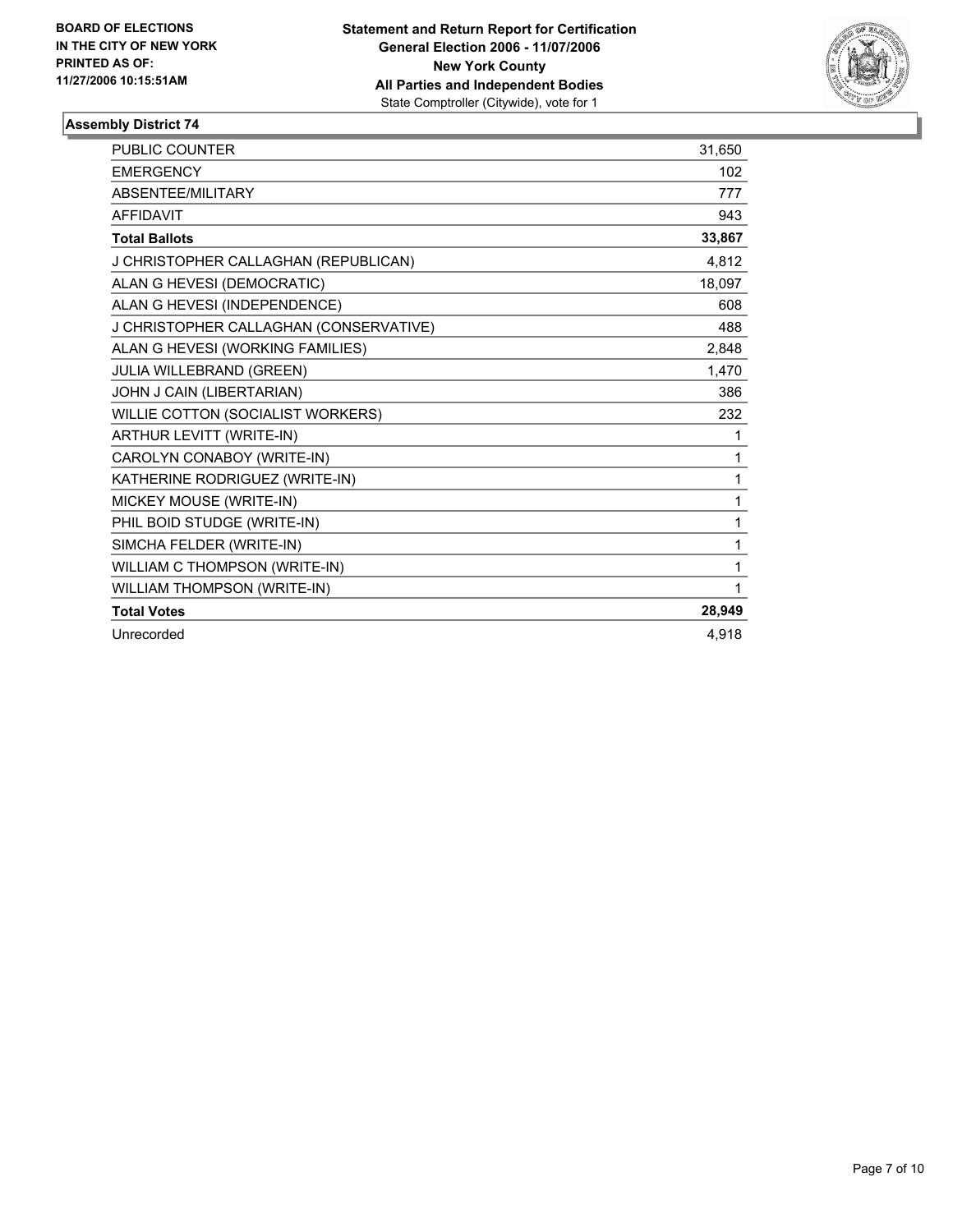

| <b>PUBLIC COUNTER</b>                  | 33,805 |
|----------------------------------------|--------|
| <b>EMERGENCY</b>                       | 288    |
| ABSENTEE/MILITARY                      | 1,110  |
| <b>AFFIDAVIT</b>                       | 1.201  |
| <b>Total Ballots</b>                   | 36,960 |
| J CHRISTOPHER CALLAGHAN (REPUBLICAN)   | 5,485  |
| ALAN G HEVESI (DEMOCRATIC)             | 20,748 |
| ALAN G HEVESI (INDEPENDENCE)           | 688    |
| J CHRISTOPHER CALLAGHAN (CONSERVATIVE) | 459    |
| ALAN G HEVESI (WORKING FAMILIES)       | 2,609  |
| JULIA WILLEBRAND (GREEN)               | 1,651  |
| JOHN J CAIN (LIBERTARIAN)              | 463    |
| WILLIE COTTON (SOCIALIST WORKERS)      | 191    |
| CHUCK ZLATKIN (WRITE-IN)               | 1      |
| DEVORAH ROSE (WRITE-IN)                | 1      |
| <b>GREGORY WASHINGTON (WRITE-IN)</b>   | 1      |
| JOHN RUFER (WRITE-IN)                  | 1      |
| MAURICE CHANE (WRITE-IN)               | 1      |
| MERCEDES FANCHIN (WRITE-IN)            | 1      |
| NONE (WRITE-IN)                        | 1      |
| WILLIE COTTON (WRITE-IN)               |        |
| <b>Total Votes</b>                     | 32,302 |
| Unrecorded                             | 4.658  |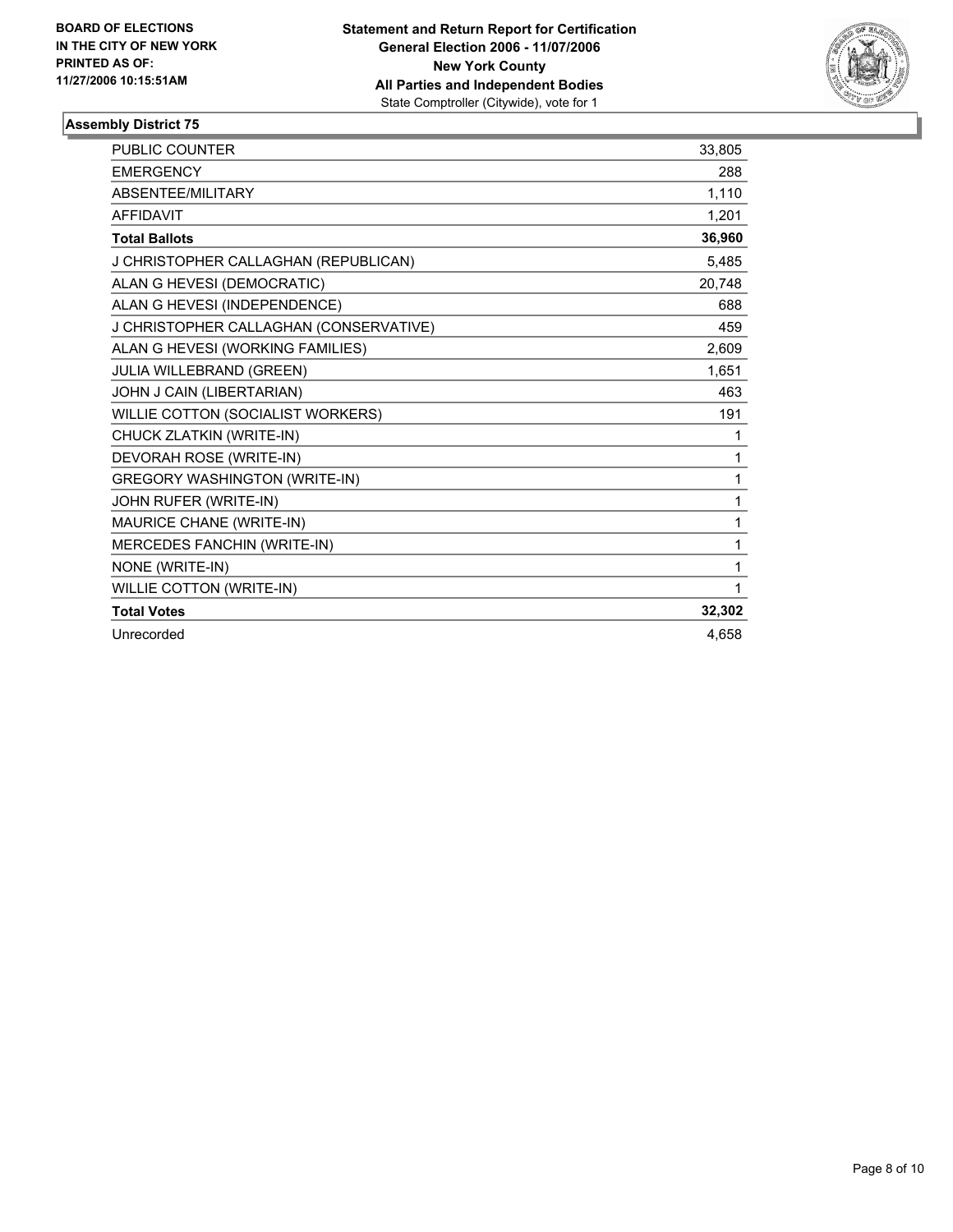

# **Total for State Comptroller (Citywide) - New York County**

| PUBLIC COUNTER                         | 352,354                 |
|----------------------------------------|-------------------------|
| <b>EMERGENCY</b>                       | 1,051                   |
| ABSENTEE/MILITARY                      | 9,304                   |
| <b>AFFIDAVIT</b>                       | 10,803                  |
| <b>Total Ballots</b>                   | 378,328                 |
| J CHRISTOPHER CALLAGHAN (REPUBLICAN)   | 50,856                  |
| ALAN G HEVESI (DEMOCRATIC)             | 215,178                 |
| ALAN G HEVESI (INDEPENDENCE)           | 7,238                   |
| J CHRISTOPHER CALLAGHAN (CONSERVATIVE) | 4,305                   |
| ALAN G HEVESI (WORKING FAMILIES)       | 22,413                  |
| JULIA WILLEBRAND (GREEN)               | 14,526                  |
| JOHN J CAIN (LIBERTARIAN)              | 3,561                   |
| WILLIE COTTON (SOCIALIST WORKERS)      | 2,109                   |
| AMY ROTH (WRITE-IN)                    | $\mathbf 1$             |
| ANDREW ERISTOFF (WRITE-IN)             | 1                       |
| ARTHUR LEVITT (WRITE-IN)               | 1                       |
| <b>BEATRICE OKUN (WRITE-IN)</b>        | $\mathbf 1$             |
| CARL MCCALL (WRITE-IN)                 | $\boldsymbol{2}$        |
| CAROL LEE (WRITE-IN)                   | 1                       |
| CAROLYN CONABOY (WRITE-IN)             | 1                       |
| CHRISTOPHER DOUVOS (WRITE-IN)          | 1                       |
| CHUCK ZLATKIN (WRITE-IN)               | 1                       |
| CYNTHIA SCRUDATO (WRITE-IN)            | 1                       |
| DEREK JETER (WRITE-IN)                 | 1                       |
| DEVORAH ROSE (WRITE-IN)                | 1                       |
| DIMAS LIZARDO (WRITE-IN)               | 1                       |
| DIXIE HATHAWAY (WRITE-IN)              | $\mathbf 1$             |
| DONALD TRUMP (WRITE-IN)                | $\overline{\mathbf{c}}$ |
| ED PRICE (WRITE-IN)                    | $\mathbf 1$             |
| EDWARD HAMPTON (WRITE-IN)              | 1                       |
| EUGENE BUTLER (WRITE-IN)               | 1                       |
| EVAN FREEDMAN (WRITE-IN)               | 1                       |
| EVAN SHAPIRO (WRITE-IN)                | 1                       |
| <b>GREGORY WASHINGTON (WRITE-IN)</b>   | 1                       |
| HARRISON GOLDIN (WRITE-IN)             | 1                       |
| HOPE CRAWFORD (WRITE-IN)               | 1                       |
| JAMES SCOTT MERRIL (WRITE-IN)          | 1                       |
| JESSICA SCHULTZ (WRITE-IN)             | 1                       |
| JOHN FASO (WRITE-IN)                   | 1                       |
| JOHN RUFER (WRITE-IN)                  | 1                       |
| KATHERINE RODRIGUEZ (WRITE-IN)         | 1                       |
| LENNARD MCNEIL (WRITE-IN)              | 1                       |
| LULA URQUHART (WRITE-IN)               | 1                       |
| LUTHER BROWN (WRITE-IN)                | 1                       |
| MARY MANGIONE (WRITE-IN)               | 1                       |
| MAURICE CHANE (WRITE-IN)               | 1                       |